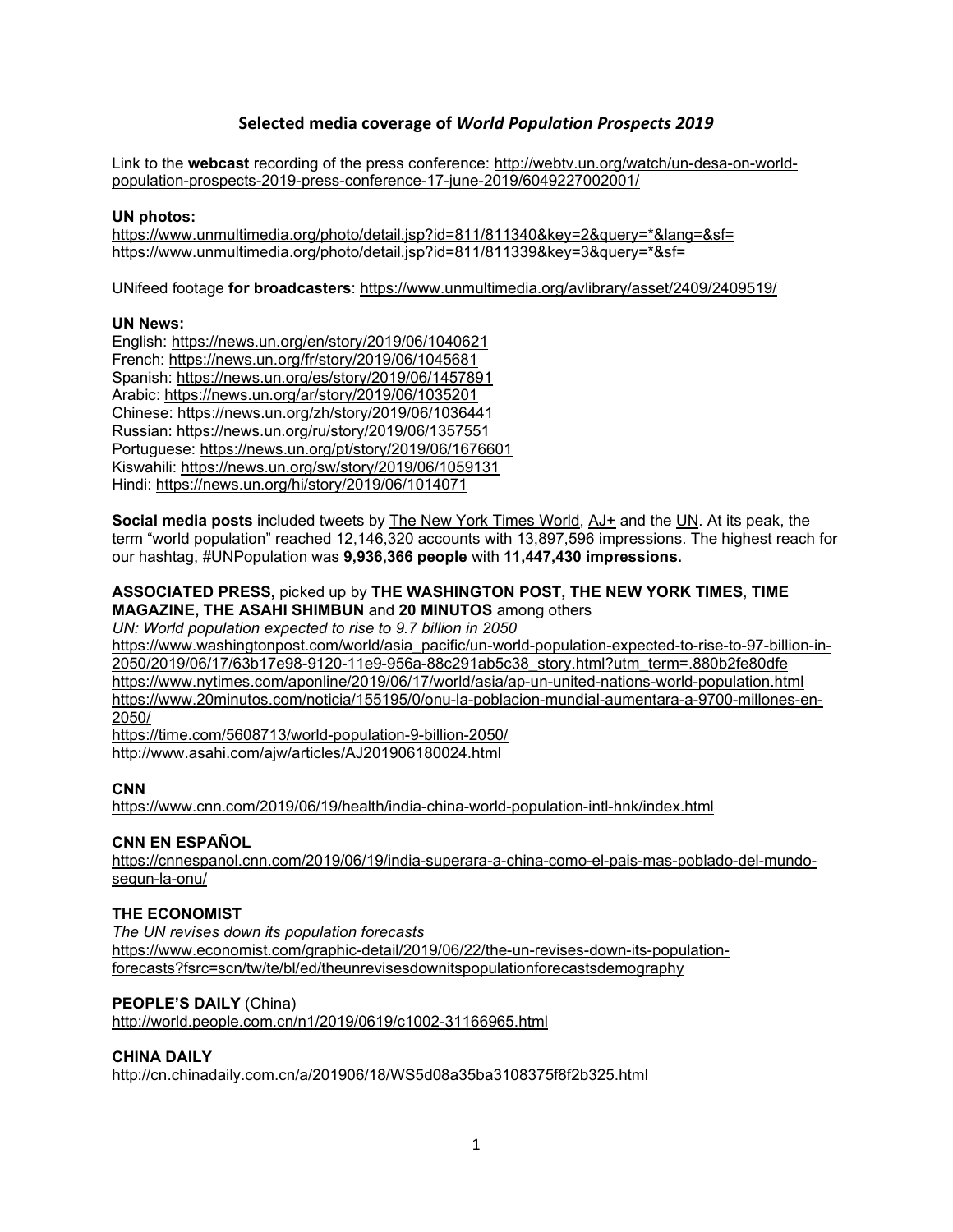# **LE MONDE**

[https://www.lemonde.fr/planete/article/2019/06/18/en-2050-nous-serons-9-7-milliards-d](https://www.lemonde.fr/planete/article/2019/06/18/en-2050-nous-serons-9-7-milliards-d-humains_5477947_3244.html)[humains\\_5477947\\_3244.html](https://www.lemonde.fr/planete/article/2019/06/18/en-2050-nous-serons-9-7-milliards-d-humains_5477947_3244.html)

### **LE PARISIEN**

[http://www.leparisien.fr/societe/10-milliards-d-humains-en-2050-voici-a-quoi-ca-pourrait-ressembler-20-](http://www.leparisien.fr/societe/10-milliards-d-humains-en-2050-voici-a-quoi-ca-pourrait-ressembler-20-06-2019-8098530.php) [06-2019-8098530.php](http://www.leparisien.fr/societe/10-milliards-d-humains-en-2050-voici-a-quoi-ca-pourrait-ressembler-20-06-2019-8098530.php)

## **LES ECHOS**

[https://www.lesechos.fr/monde/enjeux-internationaux/population-mondiale-97-milliards-dhumains-en-](https://www.lesechos.fr/monde/enjeux-internationaux/population-mondiale-97-milliards-dhumains-en-2050-1030125)[2050-1030125](https://www.lesechos.fr/monde/enjeux-internationaux/population-mondiale-97-milliards-dhumains-en-2050-1030125)

## **FRANCE INFO**

[https://www.francetvinfo.fr/monde/combien-dhumains-demain-pourquoi-l-onu-revoit-ses-projections-a-la](https://www.francetvinfo.fr/monde/combien-dhumains-demain-pourquoi-l-onu-revoit-ses-projections-a-la-hausse_3495589.html)[hausse\\_3495589.html](https://www.francetvinfo.fr/monde/combien-dhumains-demain-pourquoi-l-onu-revoit-ses-projections-a-la-hausse_3495589.html)

## **EL PAÍS**

[https://elpais.com/internacional/2017/06/22/actualidad/1498121072\\_407301.html](https://elpais.com/internacional/2017/06/22/actualidad/1498121072_407301.html)

**IANS** (Indian news agency) picked up by **THE TRIBUNE, THE BUSINESS STANDARD** and others [https://www.tribuneindia.com/news/nation/india-s-population-to-surpass-china-s-in-less-than-10](https://www.tribuneindia.com/news/nation/india-s-population-to-surpass-china-s-in-less-than-10-years/789647.html) [years/789647.html](https://www.tribuneindia.com/news/nation/india-s-population-to-surpass-china-s-in-less-than-10-years/789647.html)

[https://www.business-standard.com/article/news-ians/india-s-population-explosion-to-surpass-china-s-be-](https://www.business-standard.com/article/news-ians/india-s-population-explosion-to-surpass-china-s-be-10-times-us-by-2050-119061800126_1.html)[10-times-us-by-2050-119061800126\\_1.html](https://www.business-standard.com/article/news-ians/india-s-population-explosion-to-surpass-china-s-be-10-times-us-by-2050-119061800126_1.html)

## **THE HINDUSTAN TIMES**

[https://www.hindustantimes.com/world-news/india-to-be-world-s-most-populous-country-overtake-china](https://www.hindustantimes.com/world-news/india-to-be-world-s-most-populous-country-overtake-china-in-next-8-years-un/story-5AQXerii493Oc5W0tXSqZL.html)[in-next-8-years-un/story-5AQXerii493Oc5W0tXSqZL.html](https://www.hindustantimes.com/world-news/india-to-be-world-s-most-populous-country-overtake-china-in-next-8-years-un/story-5AQXerii493Oc5W0tXSqZL.html)

## **GULF TODAY** (UAE)

<https://www.gulftoday.ae/news/2019/06/18/population-of-earth-to-reach-97-billion-in-2050-un>

### **RT** (formerly: Russia Today)

<https://www.rt.com/news/462104-population-india-china-report/>

### **SOUTH CHINA MORNING POST** (Hong Kong, PRC)

[https://www.scmp.com/news/asia/east-asia/article/2099453/india-dethrone-china-worlds-most-populated](https://www.scmp.com/news/asia/east-asia/article/2099453/india-dethrone-china-worlds-most-populated-country-seven-years)[country-seven-years](https://www.scmp.com/news/asia/east-asia/article/2099453/india-dethrone-china-worlds-most-populated-country-seven-years)

**VANGUARD** (Nigeria)

<https://www.vanguardngr.com/2019/06/world-population-hits-7-7bn-as-men-outnumber-women-in-nigeria/>

### **THE SYDNEY MORNING HERALD**

[https://www.smh.com.au/world/north-america/world-population-on-track-to-rise-to-9-7-billion-in-2050-un-](https://www.smh.com.au/world/north-america/world-population-on-track-to-rise-to-9-7-billion-in-2050-un-20190618-p51yph.html)[20190618-p51yph.html](https://www.smh.com.au/world/north-america/world-population-on-track-to-rise-to-9-7-billion-in-2050-un-20190618-p51yph.html)

### **SBS News** (Australia)

<https://www.sbs.com.au/news/world-population-growing-older-predicted-to-hit-9-7-billion-by-2050>

### **THE NATION** (Pakistan)

<https://nation.com.pk/18-Jun-2019/pakistan-s-population-to-reach-403-million-by-2050-un>

### **DAILY NEWS** (New York)

[https://www.nydailynews.com/news/world/ny-world-population-11-billion-2100-climate-change-resources-](https://www.nydailynews.com/news/world/ny-world-population-11-billion-2100-climate-change-resources-20190618-dp7njonayfbtxjiqgjpokxe3mq-story.html)[20190618-dp7njonayfbtxjiqgjpokxe3mq-story.html](https://www.nydailynews.com/news/world/ny-world-population-11-billion-2100-climate-change-resources-20190618-dp7njonayfbtxjiqgjpokxe3mq-story.html)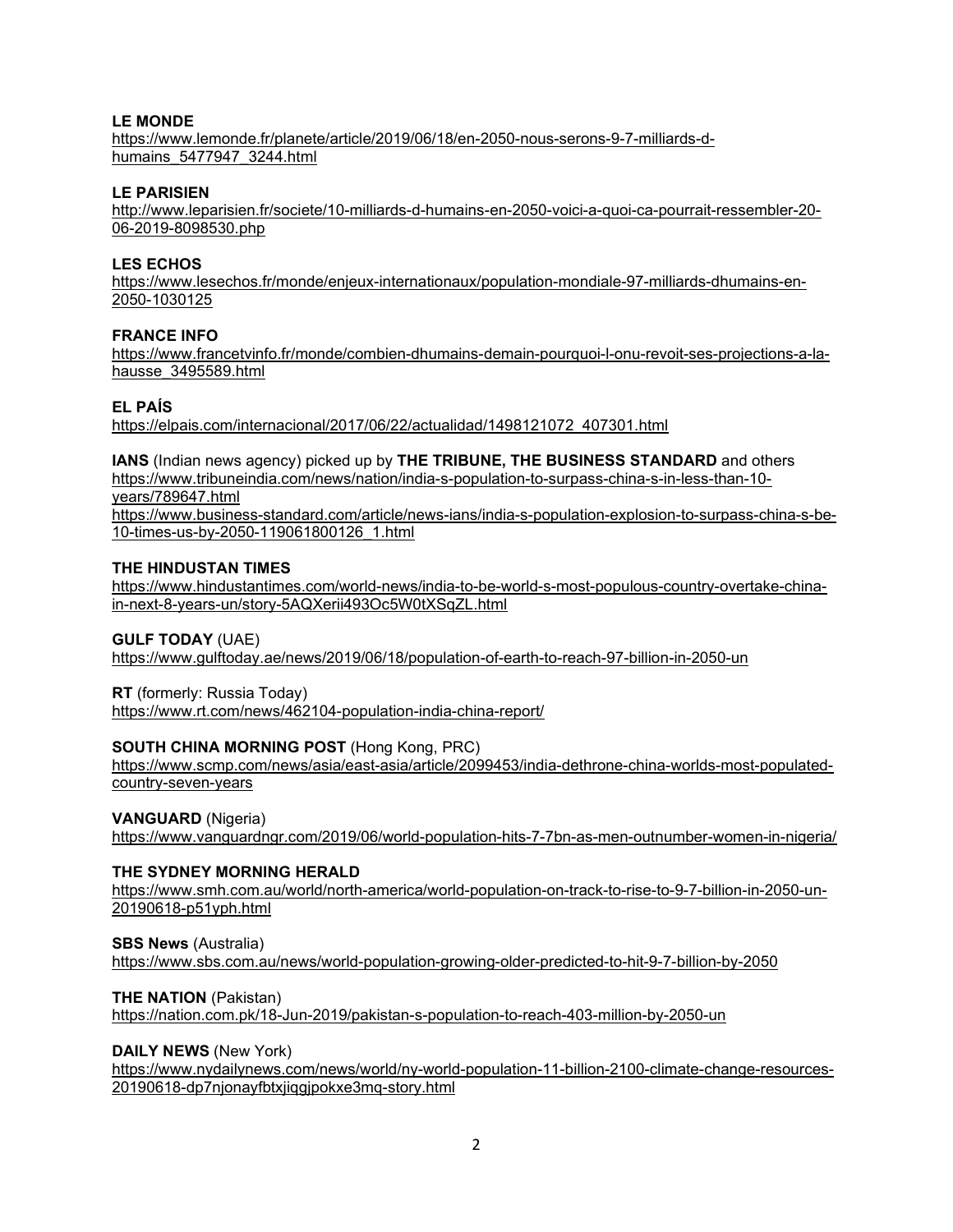## **TELEMUNDO ATLANTA** (local, US)

[https://www.telemundoatlanta.com/noticias/buenas-o-malas-noticias-la-poblaci-n-mundial-dejar](https://www.telemundoatlanta.com/noticias/buenas-o-malas-noticias-la-poblaci-n-mundial-dejar-de/article_dfa43b54-91dd-11e9-9bf2-4b79ca4a6340.html)[de/article\\_dfa43b54-91dd-11e9-9bf2-4b79ca4a6340.html](https://www.telemundoatlanta.com/noticias/buenas-o-malas-noticias-la-poblaci-n-mundial-dejar-de/article_dfa43b54-91dd-11e9-9bf2-4b79ca4a6340.html)

### **IFL Science**

[https://www.iflscience.com/environment/there-could-be-11-billion-people-on-earth-by-the-end-of-the](https://www.iflscience.com/environment/there-could-be-11-billion-people-on-earth-by-the-end-of-the-century-says-un-report/)[century-says-un-report/](https://www.iflscience.com/environment/there-could-be-11-billion-people-on-earth-by-the-end-of-the-century-says-un-report/)

### **AL JAZEERA**

*UN: World population expected to rise to 9.7 billion in 2050* [https://www.aljazeera.com/news/2019/06/world-population-expected-rise-97-billion-2050-](https://www.aljazeera.com/news/2019/06/world-population-expected-rise-97-billion-2050-190618085808201.html) [190618085808201.html](https://www.aljazeera.com/news/2019/06/world-population-expected-rise-97-billion-2050-190618085808201.html)

## **AFP, picked up by YAHOO NEWS, FRANCE24, GLOBAL TIMES** and others

*Population of Earth to reach 9.7 billion in 2050: UN* [https://news.yahoo.com/population-earth-reach-9-7-billion-2050-un-](https://news.yahoo.com/population-earth-reach-9-7-billion-2050-un-210858279.html;_ylt=AwrEeCLPKgldh0QAaAAPxQt.;_ylu=X3oDMTByMjB0aG5zBGNvbG8DYmYxBHBvcwMxBHZ0aWQDBHNlYwNzYw--)[210858279.html;\\_ylt=AwrEeCLPKgldh0QAaAAPxQt.;\\_ylu=X3oDMTByMjB0aG5zBGNvbG8DYmYxBHBv](https://news.yahoo.com/population-earth-reach-9-7-billion-2050-un-210858279.html;_ylt=AwrEeCLPKgldh0QAaAAPxQt.;_ylu=X3oDMTByMjB0aG5zBGNvbG8DYmYxBHBvcwMxBHZ0aWQDBHNlYwNzYw--) [cwMxBHZ0aWQDBHNlYwNzYw-](https://news.yahoo.com/population-earth-reach-9-7-billion-2050-un-210858279.html;_ylt=AwrEeCLPKgldh0QAaAAPxQt.;_ylu=X3oDMTByMjB0aG5zBGNvbG8DYmYxBHBvcwMxBHZ0aWQDBHNlYwNzYw--) <https://www.france24.com/en/20190617-population-earth-reach-97-billion-2050-un> <http://www.globaltimes.cn/content/1154705.shtml>

## **NHK (Japan)**

*UN: Worldwide spread of aging populations* [https://www3.nhk.or.jp/nhkworld/en/news/20190618\\_13/](https://www3.nhk.or.jp/nhkworld/en/news/20190618_13/)

## **JAPAN TIMES**

*Japan has world's lowest proportion of working-age people, UN report says* [https://www.japantimes.co.jp/news/2019/06/18/national/social-issues/japan-worlds-lowest-proportion](https://www.japantimes.co.jp/news/2019/06/18/national/social-issues/japan-worlds-lowest-proportion-working-age-people-u-n-report-says/)[working-age-people-u-n-report-says/](https://www.japantimes.co.jp/news/2019/06/18/national/social-issues/japan-worlds-lowest-proportion-working-age-people-u-n-report-says/)

### **THE MAINICHI (Japan)**

*Japan leads world with lowest proportion of working-age people* <https://mainichi.jp/english/articles/20190618/p2g/00m/0na/037000c>

# **USA TODAY**

*The world's population could stop growing by 2100, UN report finds* [https://www.usatoday.com/story/news/nation/2019/06/18/world-population-could-peak-2100-united](https://www.usatoday.com/story/news/nation/2019/06/18/world-population-could-peak-2100-united-nations-report-finds/1490136001/)[nations-report-finds/1490136001/](https://www.usatoday.com/story/news/nation/2019/06/18/world-population-could-peak-2100-united-nations-report-finds/1490136001/)

### **FOX BUSINESS**

*World's population expected to swell to 10.9B by 2100, but then grind to halt: report* <https://www.foxbusiness.com/features/worlds-population-10-9-billion-2100-halt-report>

### **MOSCOW TIMES**

*UN Predicts Russia's Population Could Halve By 2100* **[https://www.themoscowtimes.com/2019/06/18/un-predicts-russias-population-could-halve-2100](https://www.themoscowtimes.com/2019/06/18/un-predicts-russias-population-could-halve-2100-a66035) [a66035](https://www.themoscowtimes.com/2019/06/18/un-predicts-russias-population-could-halve-2100-a66035)**

### **DEUTSCHE WELLE**

*World population to reach 9.7 billion by 2050 — UN* **<https://www.dw.com/en/world-population-to-reach-97-billion-by-2050-un/a-49241728>**

### **DAILY MAIL (UK)**

*Global population could hit 10.9 BILLION by the end of the century, UN predicts* **[https://www.dailymail.co.uk/sciencetech/article-7150867/Earths-population-hit-10-9-BILLION-end](https://www.dailymail.co.uk/sciencetech/article-7150867/Earths-population-hit-10-9-BILLION-end-century-predicts.html)[century-predicts.html](https://www.dailymail.co.uk/sciencetech/article-7150867/Earths-population-hit-10-9-BILLION-end-century-predicts.html)**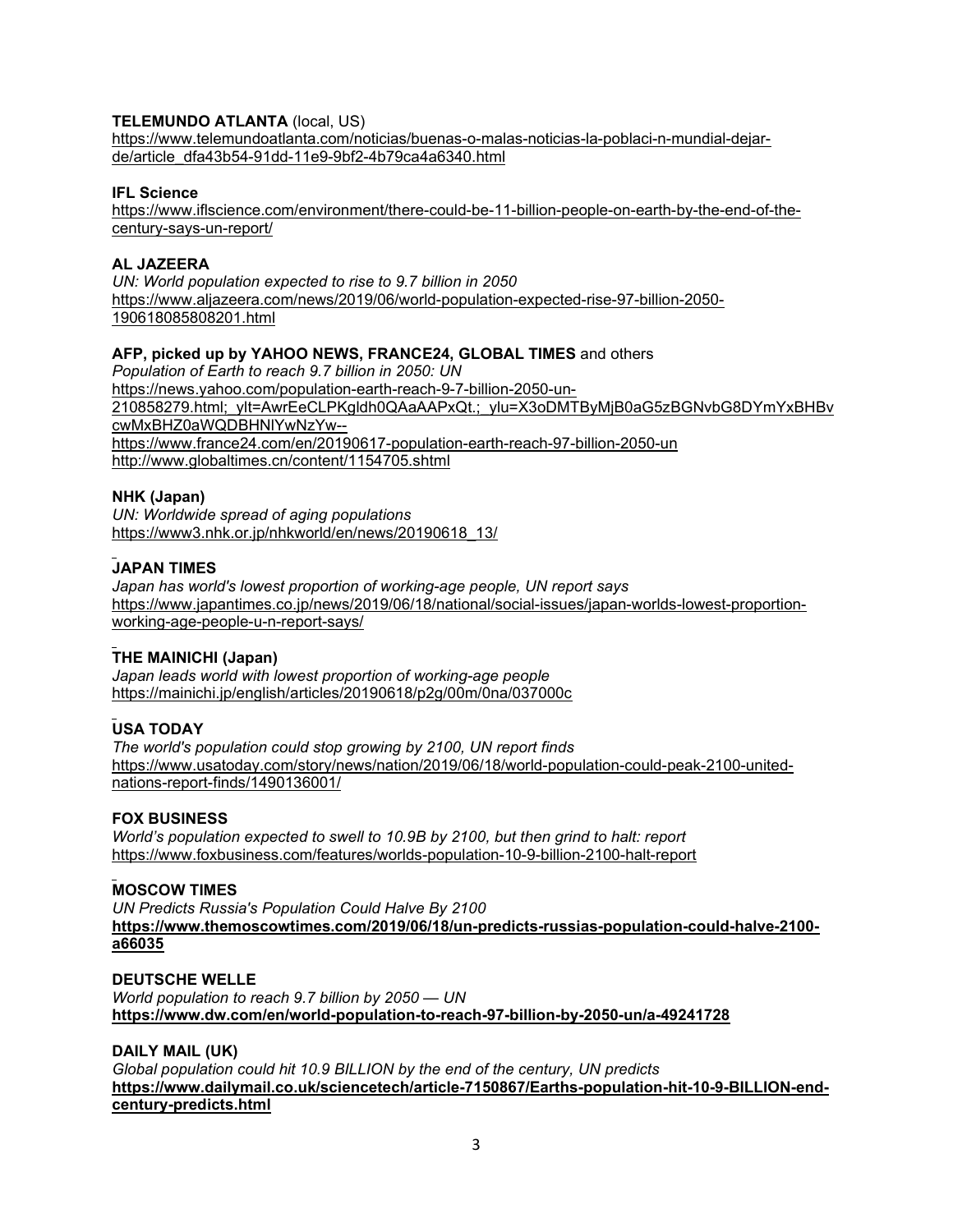### **THE GUARDIAN (Nigeria)**

*'Nigeria, eight others to make up more than half the projected global population in 2050'* **[https://guardian.ng/news/nigeria-eight-others-to-make-up-more-than-half-the-projected-global](https://guardian.ng/news/nigeria-eight-others-to-make-up-more-than-half-the-projected-global-population-in-2050/)[population-in-2050/](https://guardian.ng/news/nigeria-eight-others-to-make-up-more-than-half-the-projected-global-population-in-2050/)**

### **REDDIT**

*UN World Population Prospects 2019 – released* [https://www.reddit.com/r/collapse/comments/c1z6mm/un\\_world\\_population\\_prospects\\_201](https://www.reddit.com/r/collapse/comments/c1z6mm/un_world_population_prospects_2019_released/)*9\_released/*

### **ANI (South Asia's leading multimedia news agency)**

*World Population Prospects 2019: India Will Overtake China as World's Most Populous Country in Just 8 Years, Says UN Report* <https://www.latestly.com/topic/world-population-prospects/>

## **BCNC NEWS (India)**

*THE WORLD POPULATION PROSPECTS- 2019* <https://www.youtube.com/watch?v=ZXwLOdDJDV0>

## **DBPOST (India)**

*India to be world's most populous country, surpass China by 2027: UN report* [https://dbpost.com/india-to-be-worlds-most-populous-country-by-2027-world-population-to-peak-by-end](https://dbpost.com/india-to-be-worlds-most-populous-country-by-2027-world-population-to-peak-by-end-of-century-un-report/)[of-century-un-report/](https://dbpost.com/india-to-be-worlds-most-populous-country-by-2027-world-population-to-peak-by-end-of-century-un-report/)

## **UNITED PRESS INTERNATIONAL (UPI)**

*Study: World population not growing as quickly, getting older* [https://www.upi.com/Top\\_News/World-News/2019/06/17/Study-World-population-not-growing-as-quickly](https://www.upi.com/Top_News/World-News/2019/06/17/Study-World-population-not-growing-as-quickly-getting-older/1121560793938/)[getting-older/1121560793938/](https://www.upi.com/Top_News/World-News/2019/06/17/Study-World-population-not-growing-as-quickly-getting-older/1121560793938/)

### **NEWSDAY**

*UN projects world population at nearly 10 billion by 2050* <https://www.newsday.com/news/world/un-population-report-1.32540101>

# **ENVIRONMENT NEWS SERVICE (ENS)**

*Global Population to Hit 11 Billion by 2100, Then Slow* <http://ens-newswire.com/2019/06/17/global-population-to-hit-11-billion-by-2100-then-slow/>

### **REASON**

*The U.N. Says World Population May Top Out at 10.9 Billion Before 2100. Other Demographers Say It'll Be Much Lower* [https://reason.com/2019/06/17/the-u-n-says-world-population-may-top-out-at-10-9-billion-before-2100-](https://reason.com/2019/06/17/the-u-n-says-world-population-may-top-out-at-10-9-billion-before-2100-other-demographers-say-itll-be-much-lower/printer/)

# [other-demographers-say-itll-be-much-lower/printer/](https://reason.com/2019/06/17/the-u-n-says-world-population-may-top-out-at-10-9-billion-before-2100-other-demographers-say-itll-be-much-lower/printer/)

# **LIVE SCIENCE**

*Why Global Population Growth Will Grind to a Halt by 2100* [https://news.yahoo.com/why-global-population-growth-grind-](https://news.yahoo.com/why-global-population-growth-grind-132800548.html;_ylt=AwrEZ7abJAlddUsAGQAPxQt.;_ylu=X3oDMTByMjB0aG5zBGNvbG8DYmYxBHBvcwMxBHZ0aWQDBHNlYwNzYw--)[132800548.html;\\_ylt=AwrEZ7abJAlddUsAGQAPxQt.;\\_ylu=X3oDMTByMjB0aG5zBGNvbG8DYmYxBHBv](https://news.yahoo.com/why-global-population-growth-grind-132800548.html;_ylt=AwrEZ7abJAlddUsAGQAPxQt.;_ylu=X3oDMTByMjB0aG5zBGNvbG8DYmYxBHBvcwMxBHZ0aWQDBHNlYwNzYw--) [cwMxBHZ0aWQDBHNlYwNzYw--](https://news.yahoo.com/why-global-population-growth-grind-132800548.html;_ylt=AwrEZ7abJAlddUsAGQAPxQt.;_ylu=X3oDMTByMjB0aG5zBGNvbG8DYmYxBHBvcwMxBHZ0aWQDBHNlYwNzYw--)

### **NEW YORK TIMES**

*The Globe Is Going Gray Fast, U.N. Says in New Forecast* <https://www.nytimes.com/2019/06/17/world/americas/un-population-aging-forecast.html>

# **FINANCIAL TIMES**

*Africa to propel world's population towards 10bn by 2050* <https://www.ft.com/content/868e20d0-90ec-11e9-b7ea-60e35ef678d2>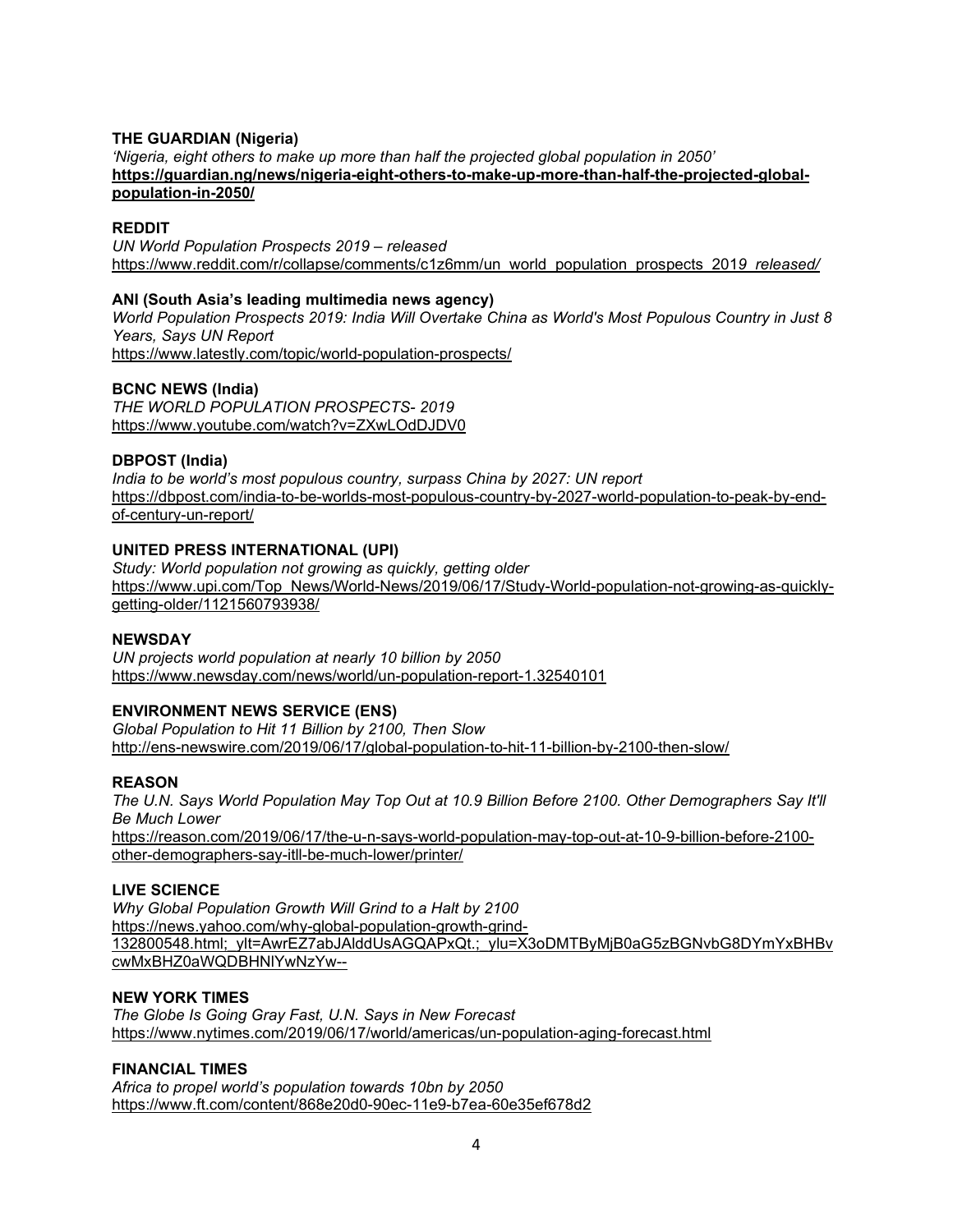## **NBC NEWS**

*World's population could swell to 10.9 billion by 2100, U.N. report finds* <https://www.nbcnews.com/mach/science/world-s-population-could-swell-10-9-billion-2100-u-ncna1017791>

### **NEWSWEEK**

*World's Population Will Just About Stop Growing for First Time in Modern History, Report Shows* <https://www.newsweek.com/world-population-stop-growing-1444423>

## **BLOOMBERG**

*China's Reign as World's Most Populous Country Could End Soon (Bloomberg)* [https://www.bloomberg.com/news/articles/2019-06-17/china-s-reign-as-world-s-most-populous-country](https://www.bloomberg.com/news/articles/2019-06-17/china-s-reign-as-world-s-most-populous-country-could-end-soon)[could-end-soon](https://www.bloomberg.com/news/articles/2019-06-17/china-s-reign-as-world-s-most-populous-country-could-end-soon)

# **BLOOMBERG**

*Puerto Rico Population Seen Falling More Than Half This Century* [https://www.bloomberg.com/news/articles/2019-06-17/puerto-rico-population-seen-falling-more-than-half](https://www.bloomberg.com/news/articles/2019-06-17/puerto-rico-population-seen-falling-more-than-half-this-century)[this-century](https://www.bloomberg.com/news/articles/2019-06-17/puerto-rico-population-seen-falling-more-than-half-this-century)

# **EFE (Spanish News Agency)***,* picked up by **RTVE** (national Spanish broadcaster), **LA VANGUARDIA**and **EL CONFIDENCIAL**, among others

*The planet will host 9.76 billion people despite a slower population growth* [https://www.lavanguardia.com/politica/20190617/462930135966/el-planeta-albergara-9700-millones-de](https://www.lavanguardia.com/politica/20190617/462930135966/el-planeta-albergara-9700-millones-de-personas-pese-a-crecimiento-mas-lento.html)[personas-pese-a-crecimiento-mas-lento.html](https://www.lavanguardia.com/politica/20190617/462930135966/el-planeta-albergara-9700-millones-de-personas-pese-a-crecimiento-mas-lento.html) [https://www.elconfidencial.com/ultima-hora-en-vivo/2019-06-17/el-planeta-albergara-9-700-millones-de](https://www.elconfidencial.com/ultima-hora-en-vivo/2019-06-17/el-planeta-albergara-9-700-millones-de-personas-pese-a-crecimiento-mas-lento_2335024/)[personas-pese-a-crecimiento-mas-lento\\_2335024/](https://www.elconfidencial.com/ultima-hora-en-vivo/2019-06-17/el-planeta-albergara-9-700-millones-de-personas-pese-a-crecimiento-mas-lento_2335024/)

[http://www.rtve.es/noticias/20190617/poblacion-mundial-llegara-9700-millones-personas-2050-pese](http://www.rtve.es/noticias/20190617/poblacion-mundial-llegara-9700-millones-personas-2050-pese-crecimiento-mas-lento/1958520.shtml)[crecimiento-mas-lento/1958520.shtml](http://www.rtve.es/noticias/20190617/poblacion-mundial-llegara-9700-millones-personas-2050-pese-crecimiento-mas-lento/1958520.shtml)

# **RIA NOVOSTI (Russian News Agency)**

*The UN has published the projections of world population* <https://ria.ru/20190617/1555646113.html>

# **XINHUA (Chinese News Agency)**

*World's population to reach 9.7 bln in 2050: UN Report* [http://www.xinhuanet.com/english/2019-06/18/c\\_138151200.htm](http://www.xinhuanet.com/english/2019-06/18/c_138151200.htm)

# **UPI NEWS AGENCY**

*Study: World population not growing as quickly, getting older* [https://www.upi.com/Top\\_News/World-News/2019/06/17/Study-World-population-not-growing-as-quickly](https://www.upi.com/Top_News/World-News/2019/06/17/Study-World-population-not-growing-as-quickly-getting-older/1121560793938/)[getting-older/1121560793938/](https://www.upi.com/Top_News/World-News/2019/06/17/Study-World-population-not-growing-as-quickly-getting-older/1121560793938/)

# **AXIOS**

*Global population growth will begin to plateau by the end of the century* [https://www.axios.com/global-population-growth-slowing-fertility-birth-rate-5464713a-436c-49ed-949b](https://www.axios.com/global-population-growth-slowing-fertility-birth-rate-5464713a-436c-49ed-949b-e6440f45ec58.html)[e6440f45ec58.html](https://www.axios.com/global-population-growth-slowing-fertility-birth-rate-5464713a-436c-49ed-949b-e6440f45ec58.html)

### **THE HILL**

*Pew: World population expected to virtually stop growing by 2100* [https://thehill.com/homenews/news/448909-pew-world-population-expected-to-virtually-stop-growing-by-](https://thehill.com/homenews/news/448909-pew-world-population-expected-to-virtually-stop-growing-by-2100)[2100](https://thehill.com/homenews/news/448909-pew-world-population-expected-to-virtually-stop-growing-by-2100)

# **METRO (UK)**

*How close is the world to being too full of people?* <https://metro.co.uk/2019/06/17/how-close-is-the-world-to-being-too-full-of-people-9896880/>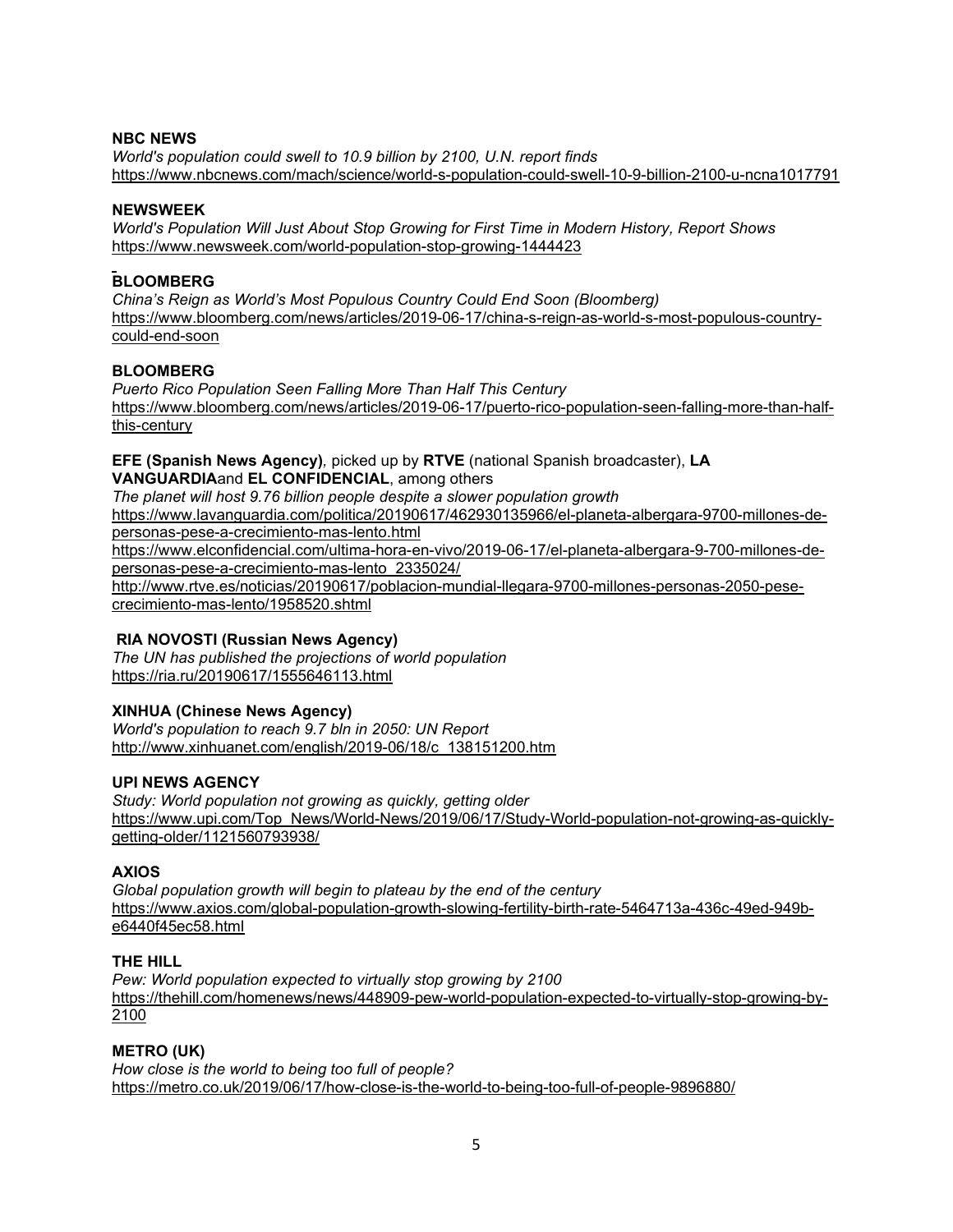# **LE SOIR (Belgium)**

*The global population grows older* <https://www.lesoir.be/231205/article/2019-06-17/la-population-mondiale-prend-un-coup-de-vieux>

## **RTBF (Belgium)**

*10.9 billion humans in 2100: "The pace of population growth is slowing down"* [https://www.rtbf.be/info/monde/detail\\_10-9-milliards-d-humains-en-2100?id=10248291](https://www.rtbf.be/info/monde/detail_10-9-milliards-d-humains-en-2100?id=10248291)

## **NDTV (India)**

*India's Population To Surpass China "Around 2027": UN Report* <https://www.ndtv.com/india-news/indias-population-to-surpass-china-around-2027-un-report-2054824>

## **FINANCIAL EXPRESS (India)**

*India likely to add 273 million people between 2019 and 2050: UN report* [https://www.financialexpress.com/india-news/india-likely-to-add-273-million-people-between-2019-and-](https://www.financialexpress.com/india-news/india-likely-to-add-273-million-people-between-2019-and-2050-un-report/1610502/)[2050-un-report/1610502/](https://www.financialexpress.com/india-news/india-likely-to-add-273-million-people-between-2019-and-2050-un-report/1610502/)

## **DAILY CALLER**

*Population bomb? China expected to have 400 million fewer people by 2100* <https://dailycaller.com/2019/06/17/china-population-fall-2100/>

# **EARTH.COM**

*Global population could reach 10.9 billion by 2100* <https://www.earth.com/news/global-population-10-9-billion/>

## **THE DAILY STAR (Bangladesh)**

*World population likely to reach 9.7 bn in 2050: UN report* <https://www.thedailystar.net/world/news/world-population-likely-reach-9.7-billion-in-2050-1758268>

### **DHAKA TRIBUNE (Bangladesh)**

*UN: World population to reach 9.7 billion in 2050 (Dhaka Tribute, Bangladesh)* <https://www.dhakatribune.com/world/2019/06/17/un-world-population-to-reach-9-7-billion-in-2050>

# **MANILA BULLETIN (Philippines)**

*World population growing 'older,' to reach 9.7 B in 2050 — UN Report* <https://news.mb.com.ph/2019/06/17/world-population-growing-older-to-reach-9-7-b-in-2050-un-report>

# **EUROPA PRESS (Spain)**

*The Global Population will almost reach 10 billion by 2050* [https://m.europapress.es/internacional/noticia-2050-poblacion-mundial-rozara-10000-millones-personas-](https://m.europapress.es/internacional/noticia-2050-poblacion-mundial-rozara-10000-millones-personas-20190617204702.html)[20190617204702.html](https://m.europapress.es/internacional/noticia-2050-poblacion-mundial-rozara-10000-millones-personas-20190617204702.html)

### **INFOBAE (Argentina)**

*Less births and more grandparents: the UN estimated how many inhabitants the world will have in 2050* [https://www.infobae.com/america/mundo/2019/06/17/casi-11-000-millones-de-personas-envejecimiento](https://www.infobae.com/america/mundo/2019/06/17/casi-11-000-millones-de-personas-envejecimiento-y-nacimientos-en-baja-como-sera-el-mundo-en-2100-segun-la-onu/)[y-nacimientos-en-baja-como-sera-el-mundo-en-2100-segun-la-onu/](https://www.infobae.com/america/mundo/2019/06/17/casi-11-000-millones-de-personas-envejecimiento-y-nacimientos-en-baja-como-sera-el-mundo-en-2100-segun-la-onu/)

### **MOSKVA 24 (Russia)**

*The population forecast for the next 30 years has been published* <https://www.m24.ru/news/nauka/17062019/79982>

# **LA QUOTIDIENNE (Morocco)**

*The world's population should reach 9.7 billion by 2050* [https://www.laquotidienne.ma/article/alaune/la-population-mondiale-devrait-atteindre-9-7-milliards-d](https://www.laquotidienne.ma/article/alaune/la-population-mondiale-devrait-atteindre-9-7-milliards-d-habitants-en-2050)[habitants-en-2050](https://www.laquotidienne.ma/article/alaune/la-population-mondiale-devrait-atteindre-9-7-milliards-d-habitants-en-2050)